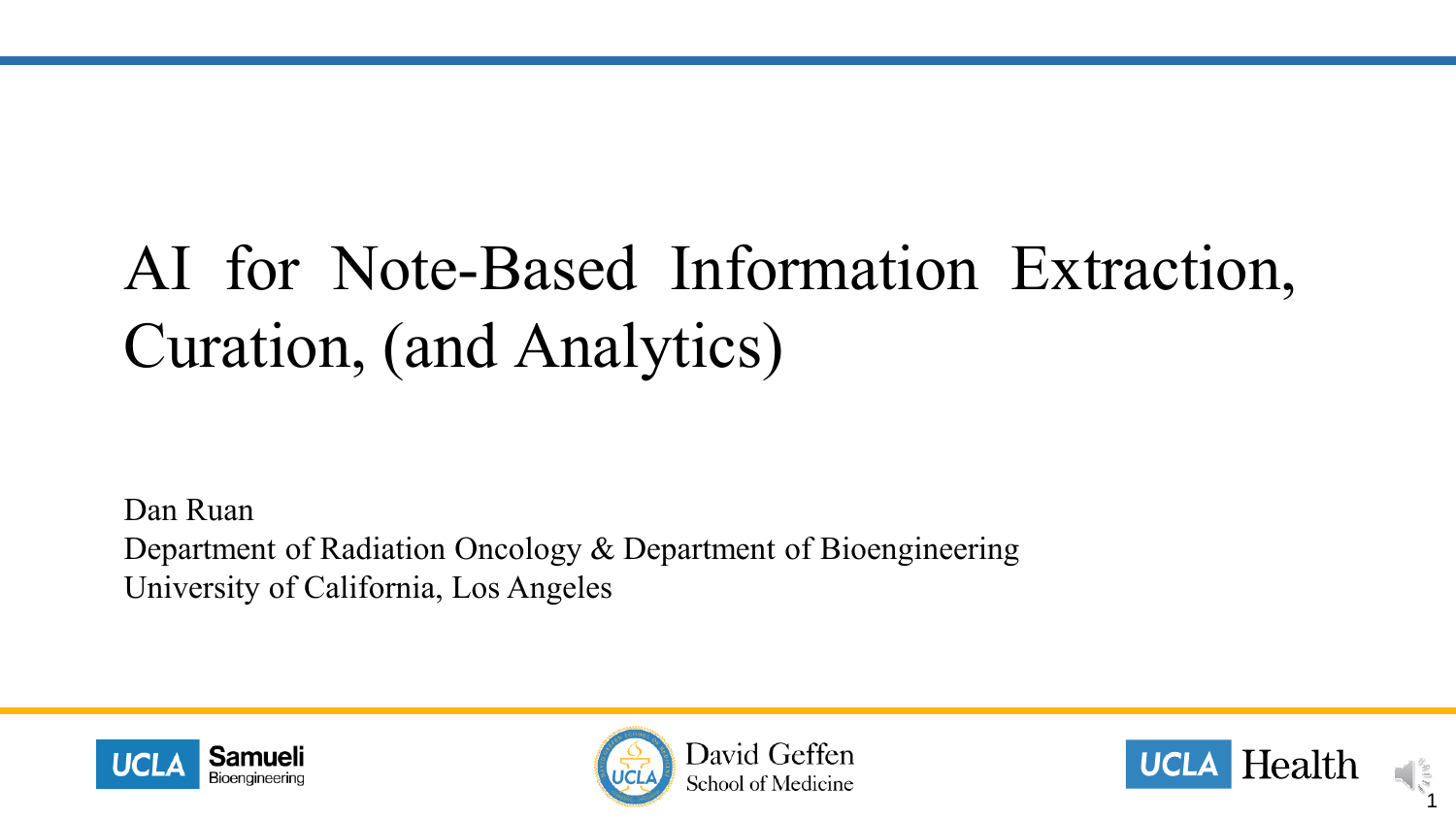# Why notes

- Note as the feeder to clinical data warehouse (registries)
- Beyond DB data elements
	- Quality research with user-defined and empirically induced search patterns, contextual understanding of treatment rationale, drug use, symptom surveillance
	- Meaningful use stage 2 documentation relates to "transition of care" "data portability" and "clinical summary"
	- Summarization: patient-level aggregate (chart review), group aggregate





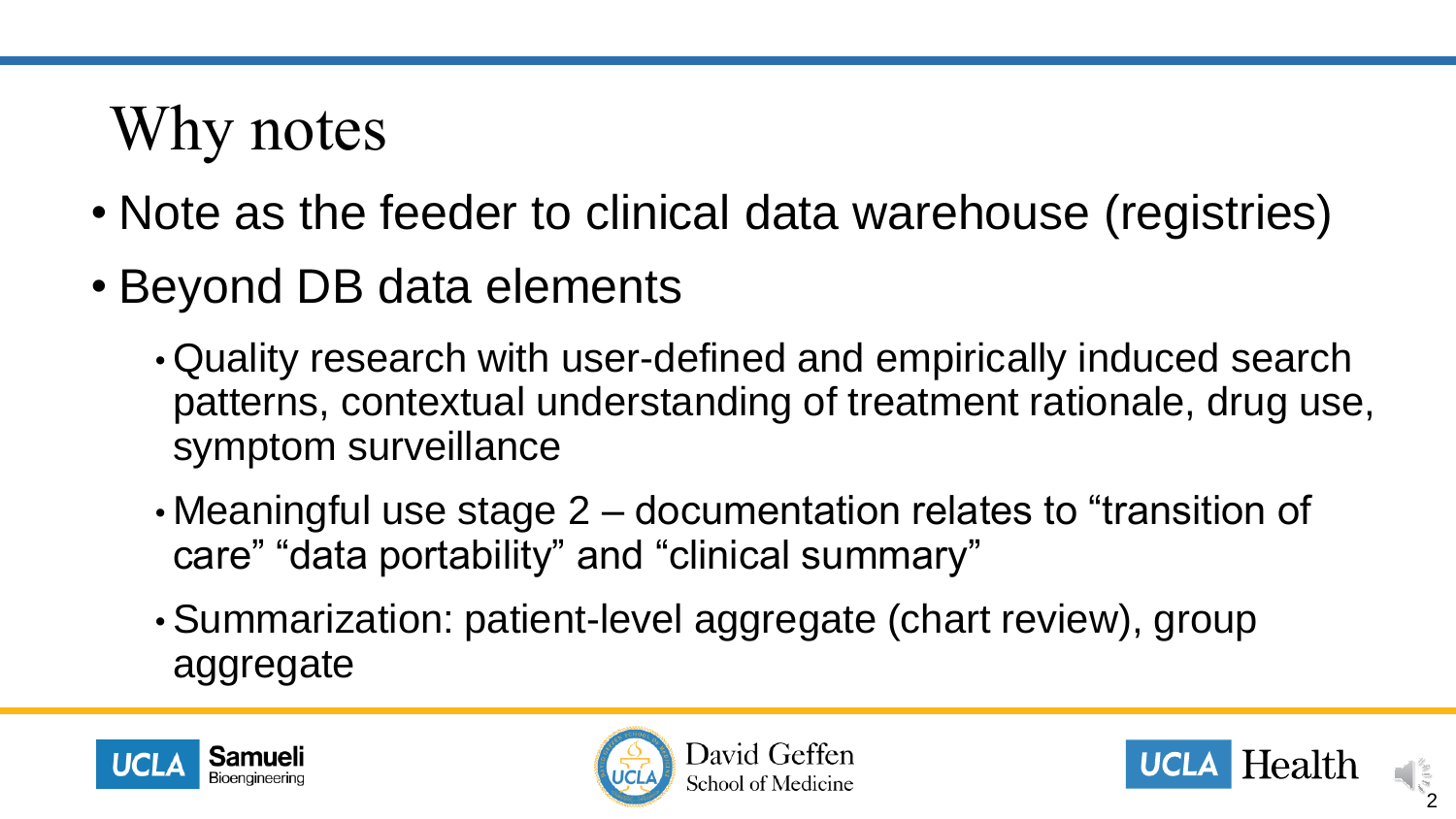# General pipeline description

- Preprocessing: delineation, normalization, tokenization, POS tagging, noun-phrase chunking, name entity recognition (NER)
- Data warehousing: utilization of domain-specific concept hierarchy to classify entities into categories
- Association mining and predictive models





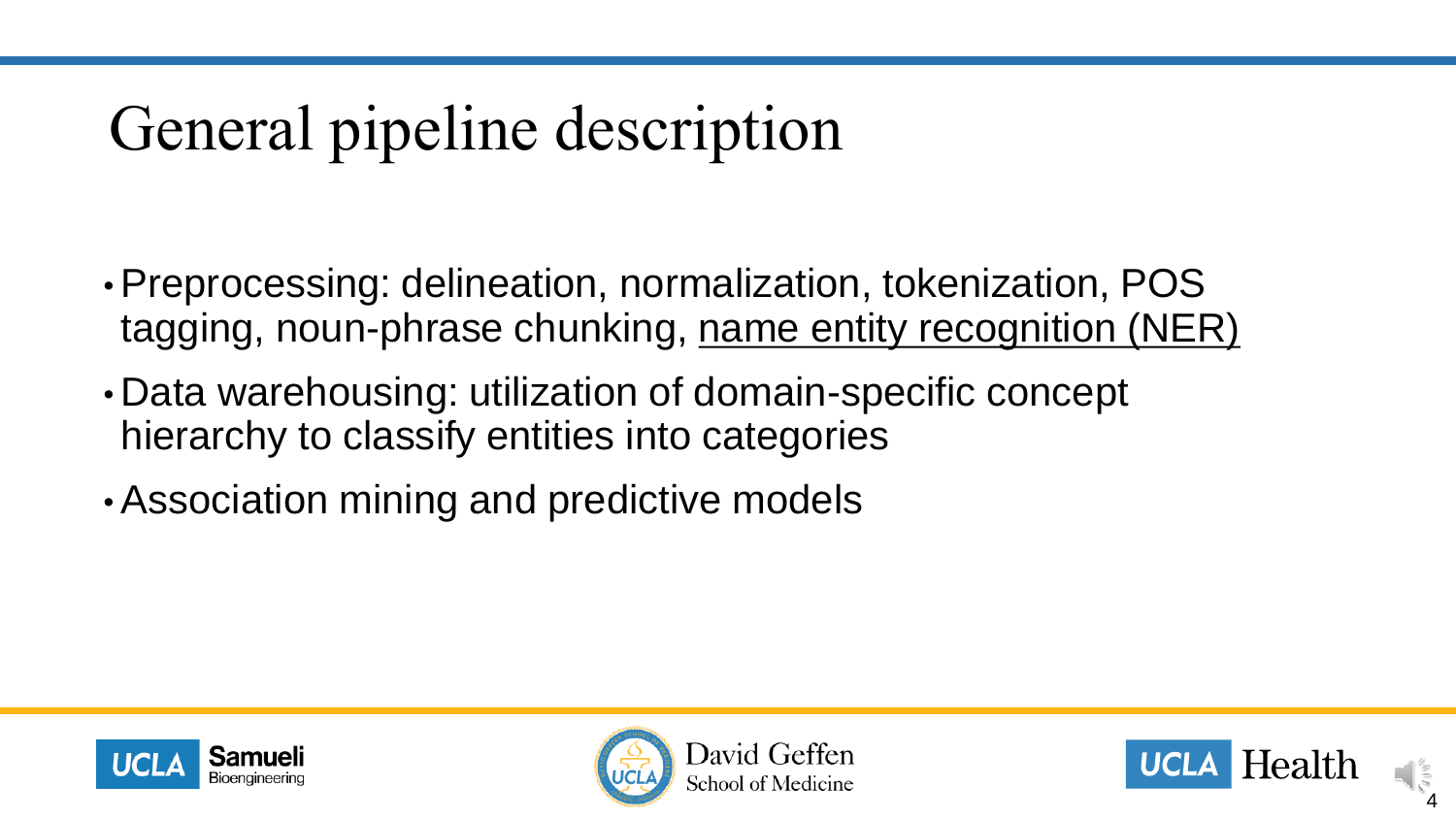## Name entity recognition (NER) annotator

- Dictionary and rule based
- Machine learning models (CRF, SSVM)
- Deep learning





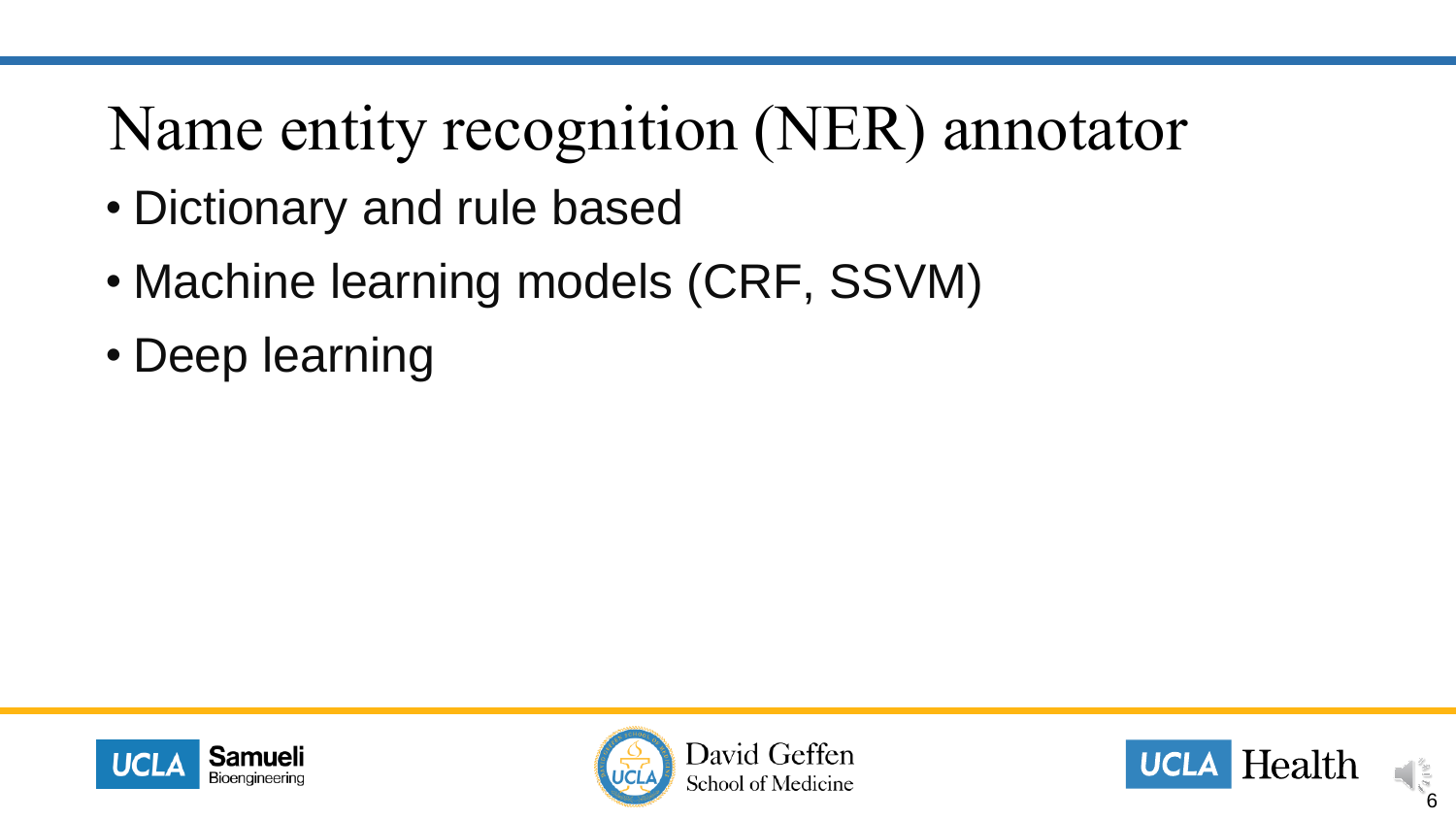### Rule-base systems: most established

- MedLEE |**Med**ical **L**anguage **E**xtraction and **E**ncoding System (Columbia University, proprietary) was designed to process radiology reports, later extended to other domains, and tested for transferability to another institution. MedLEE discovers clinical concepts along with a set of modifiers.
- HITEx: **H**ealth **I**nformation **T**ext **Ex**traction (Brigham and Women's Hospital and Harvard Medical School), open-source clinical NLP system incorporated within i2b2 toolset





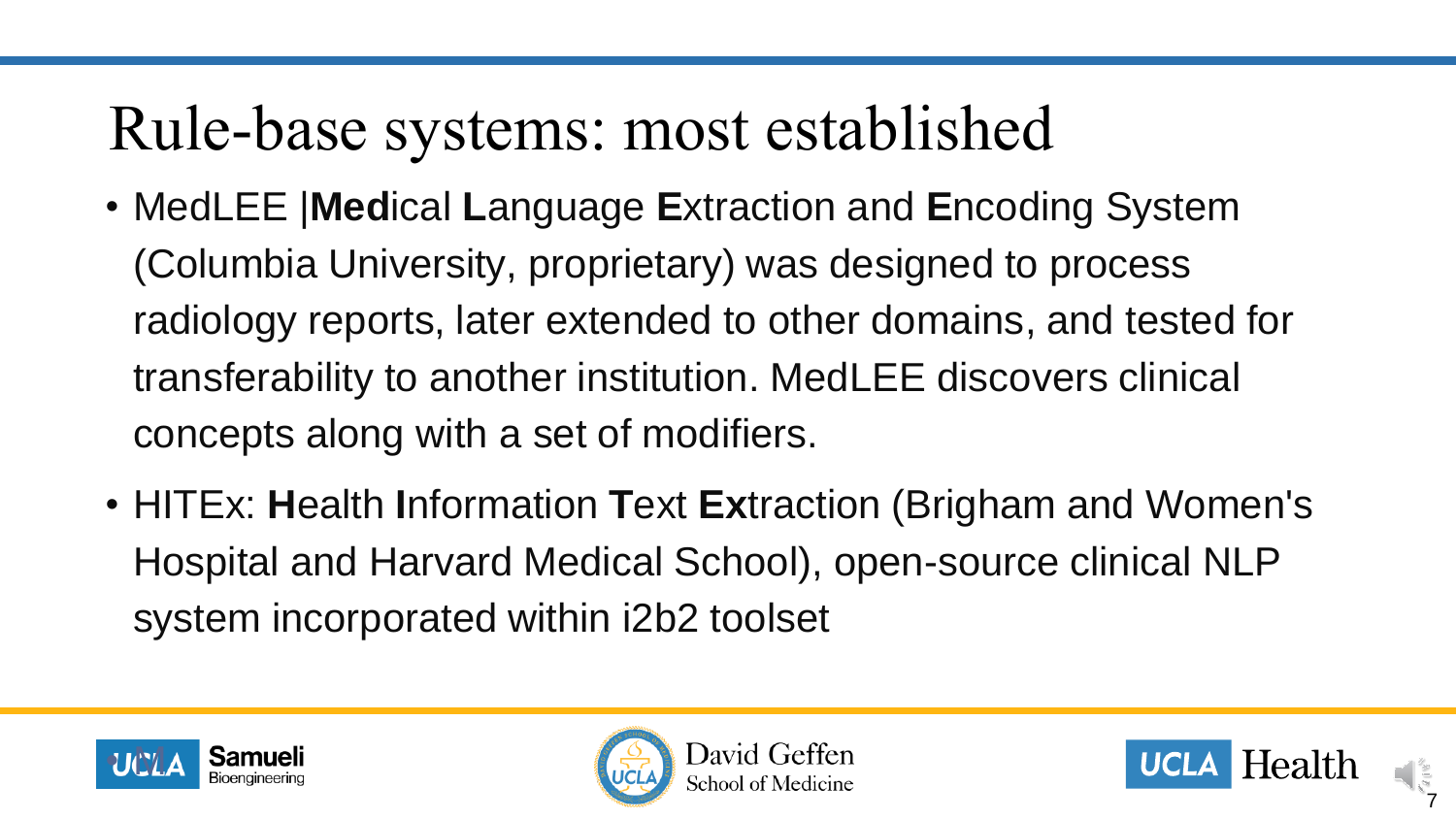## Rule-base systems: most established

- MetaMap : (National Library of Medicine) , for processing biomedical scholarly articles , providing mappings to the UMLS Metathesaurus concepts
- BioTeKS and MedKAT : IBM's biomedical domain NLP.
- Intended or cancer biomedical informatics (university of Pittsburg) cancer tissue information extraction system, uses NCI enterprise vocabulary system and MetaMap for information extraction from surgical pathology reports.







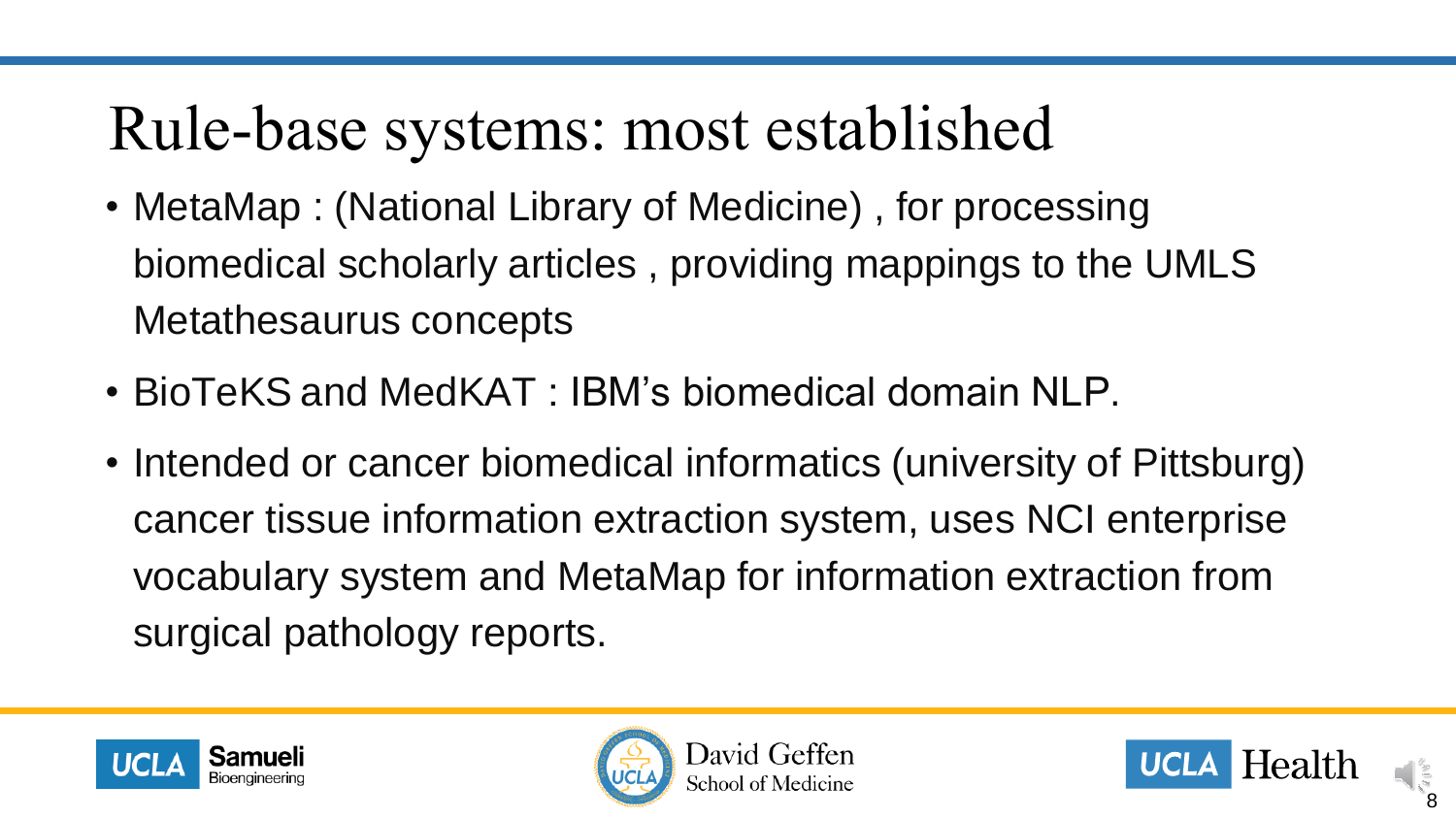# State of the art ML-based NER systems

- CRF: i2b2 2010 clinical concept extraction challenge winner.
	- Human designed features with bag of words model
	- Semi-supervised Markov model.
- SSVM model: i2b2 best after-challenge performance
	- Distributional word representation by random indexing
	- Generalizes SVM for structured output labels.







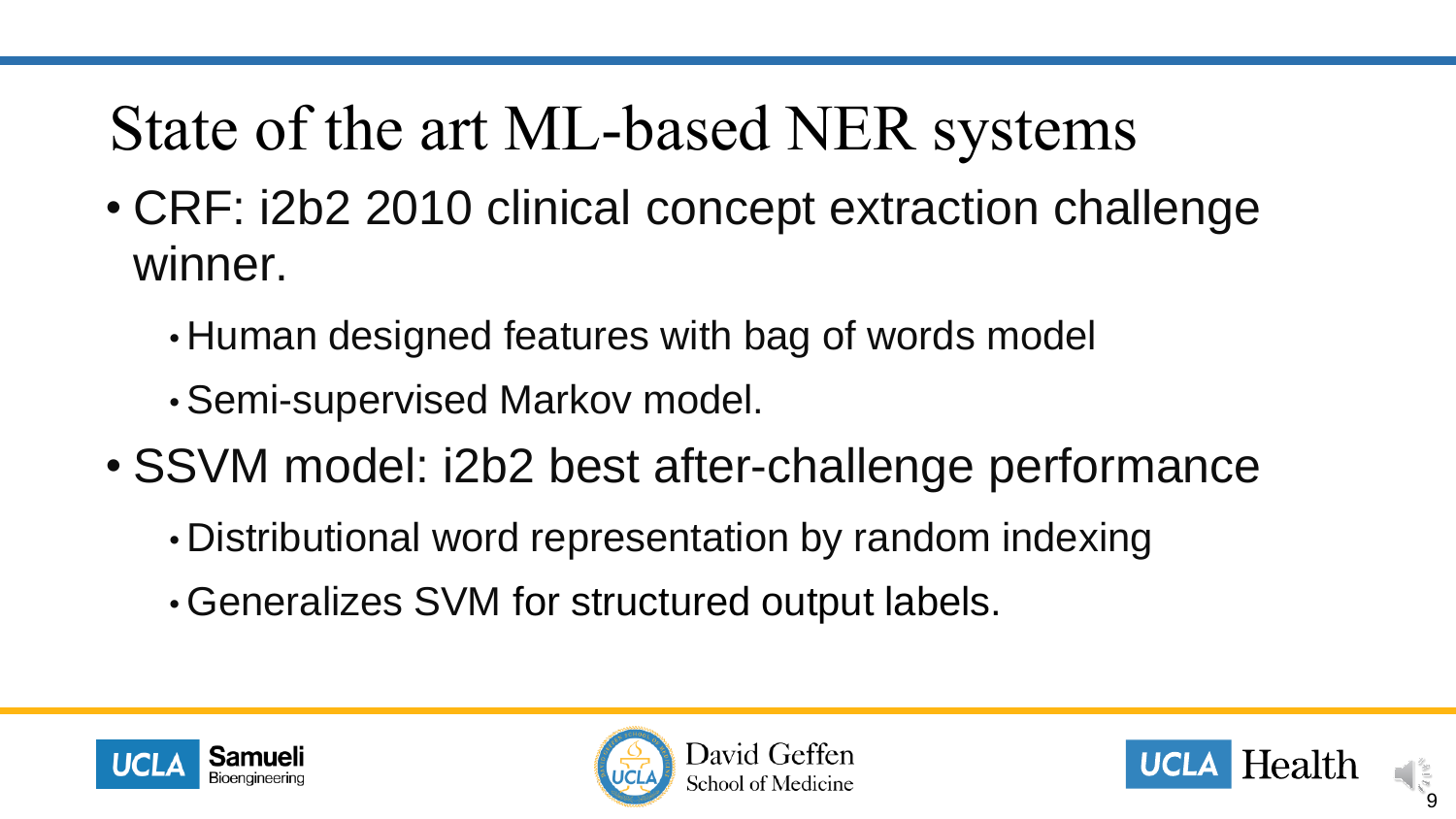#### CRFs

- Formulate the clinical NER as a sequence labeling problem: tagging annotated entities
- Features at various levels
	- Context words and n-grams
	- Linguistic features and document levels (section association)
	- Derived knowledge features from general clinical NLP systems (MedLEE, MetaMap, KnowledgeMap), and dictionary from UMLS.





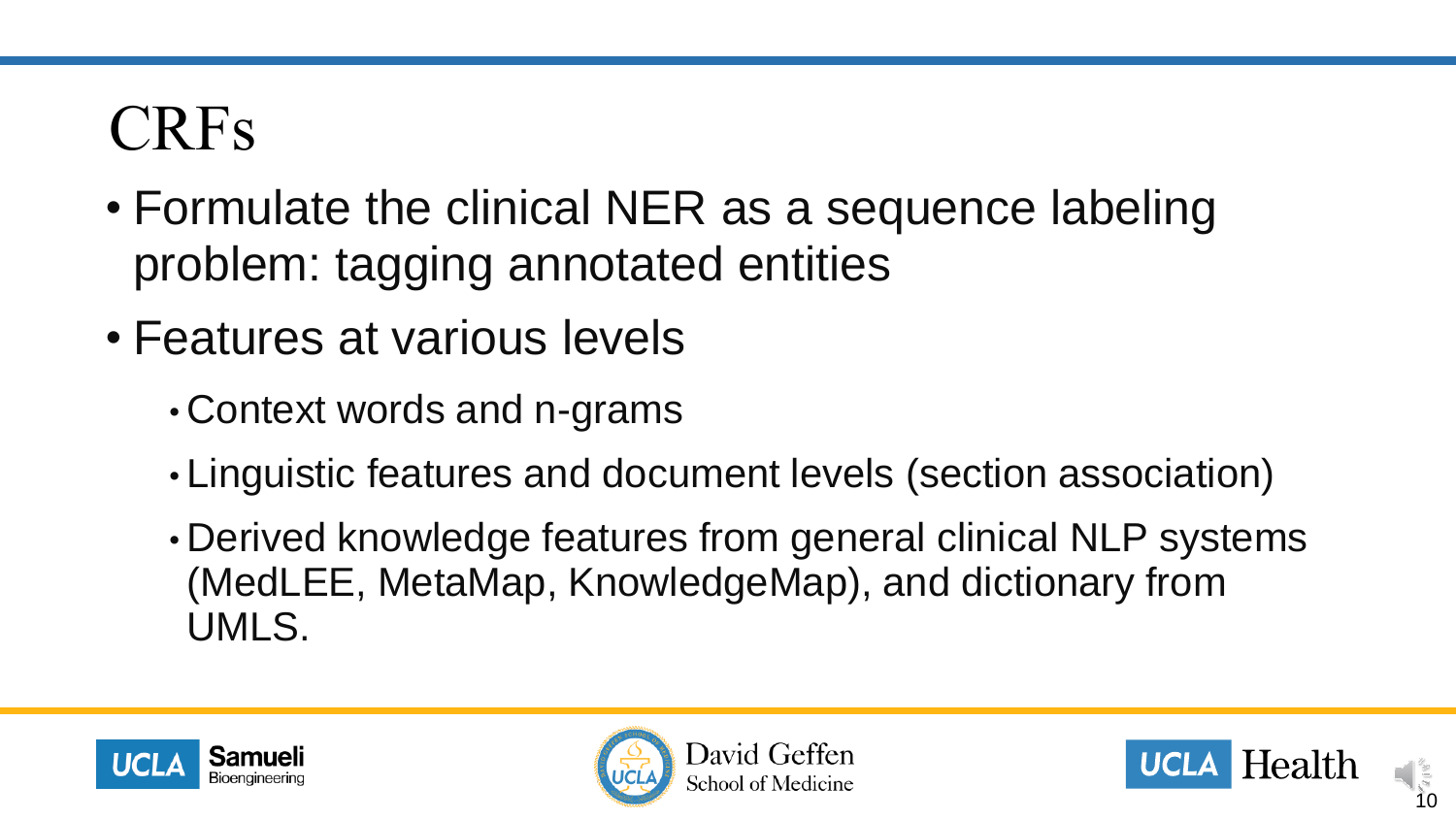# Challenges

- Feature representation may not have sufficient connection to concept.
- Feature engineering of important tokens and token combinations (loc + disorder).
- CRF's local word windows may not have sufficient longterm dependency.





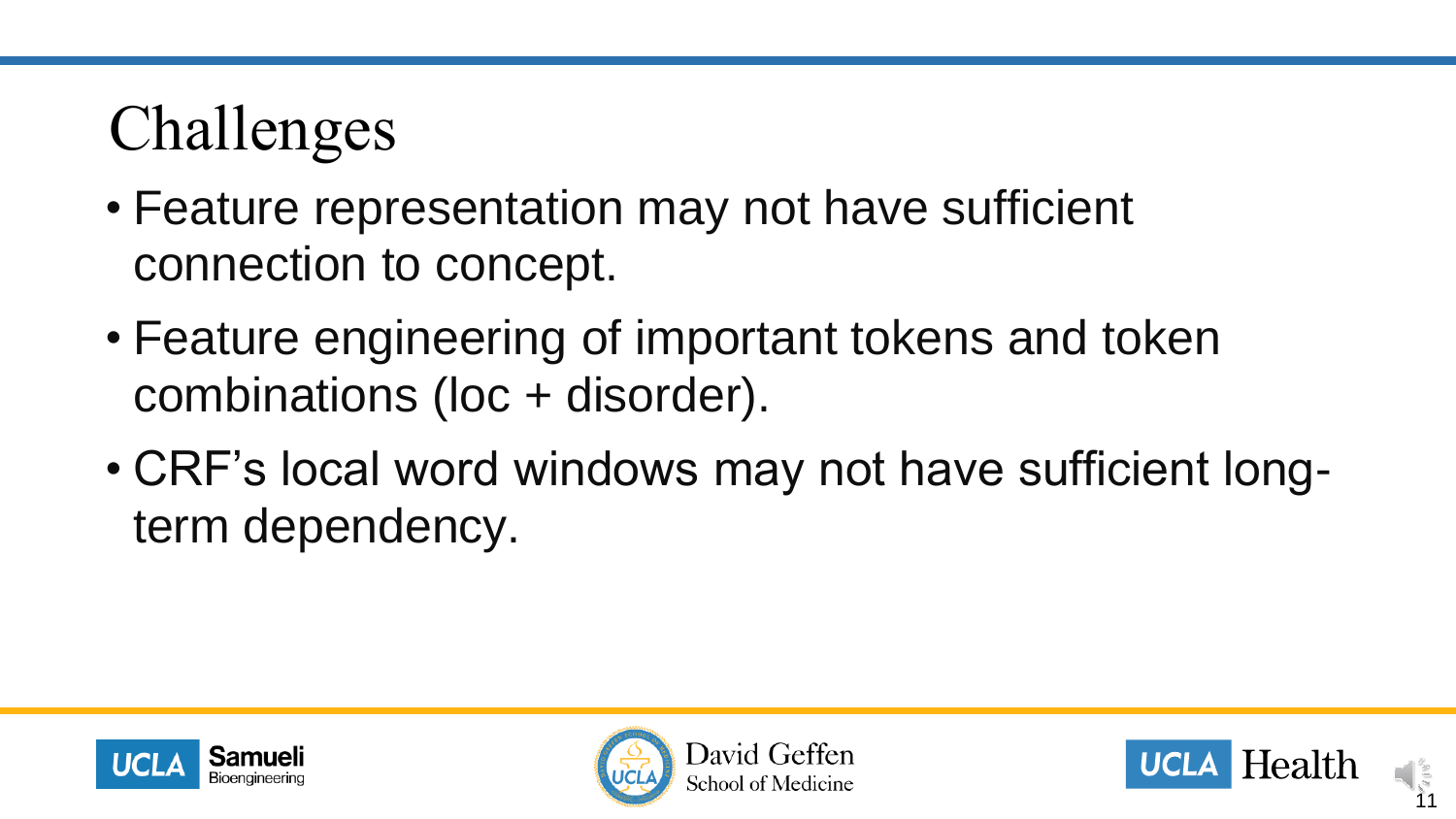## More recent deep learning work

- Raw sequence in sentence
- Improved word embedding
- CNN and RNN





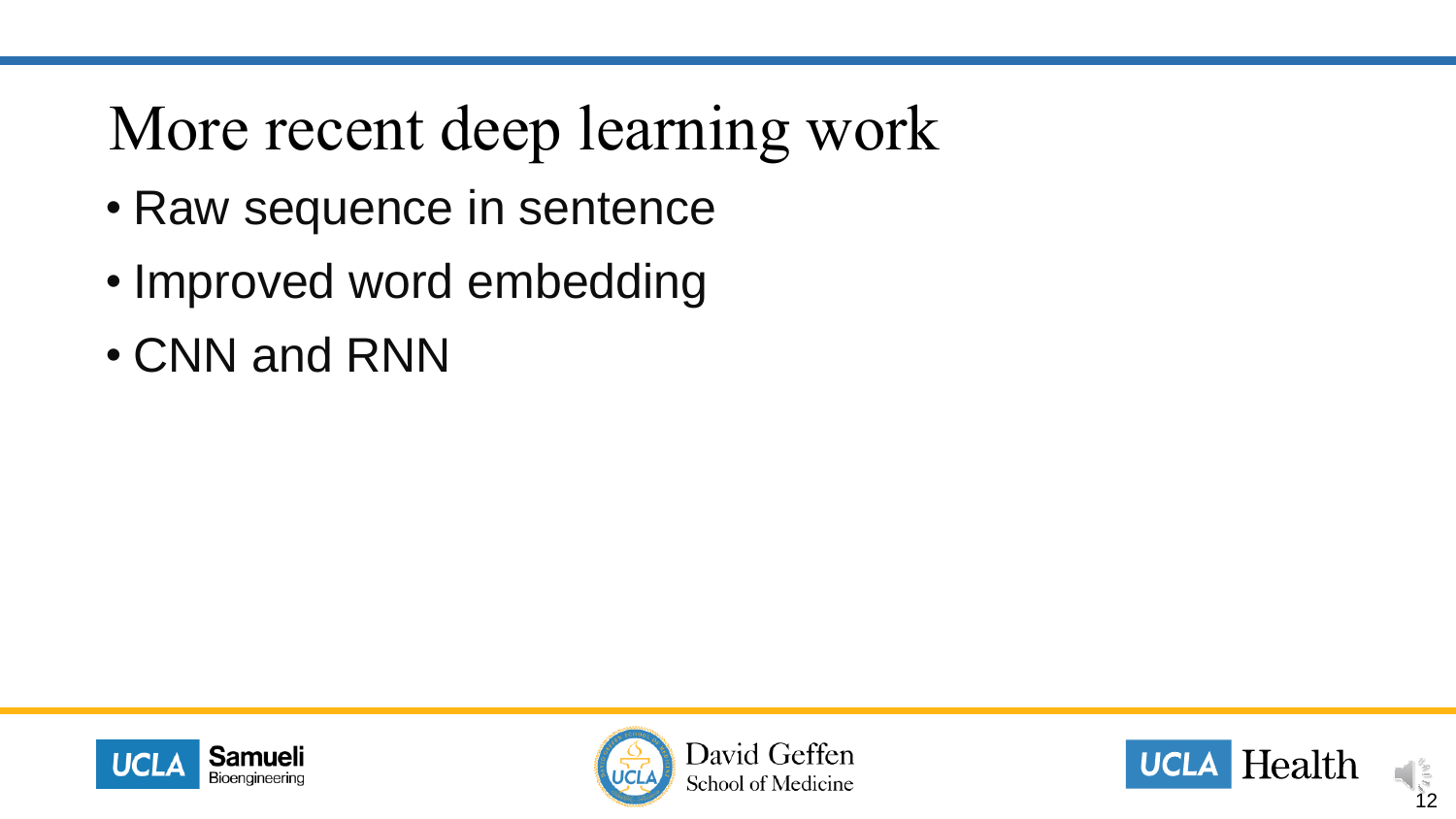## DL - CNN approach







David Geffen School of Medicine

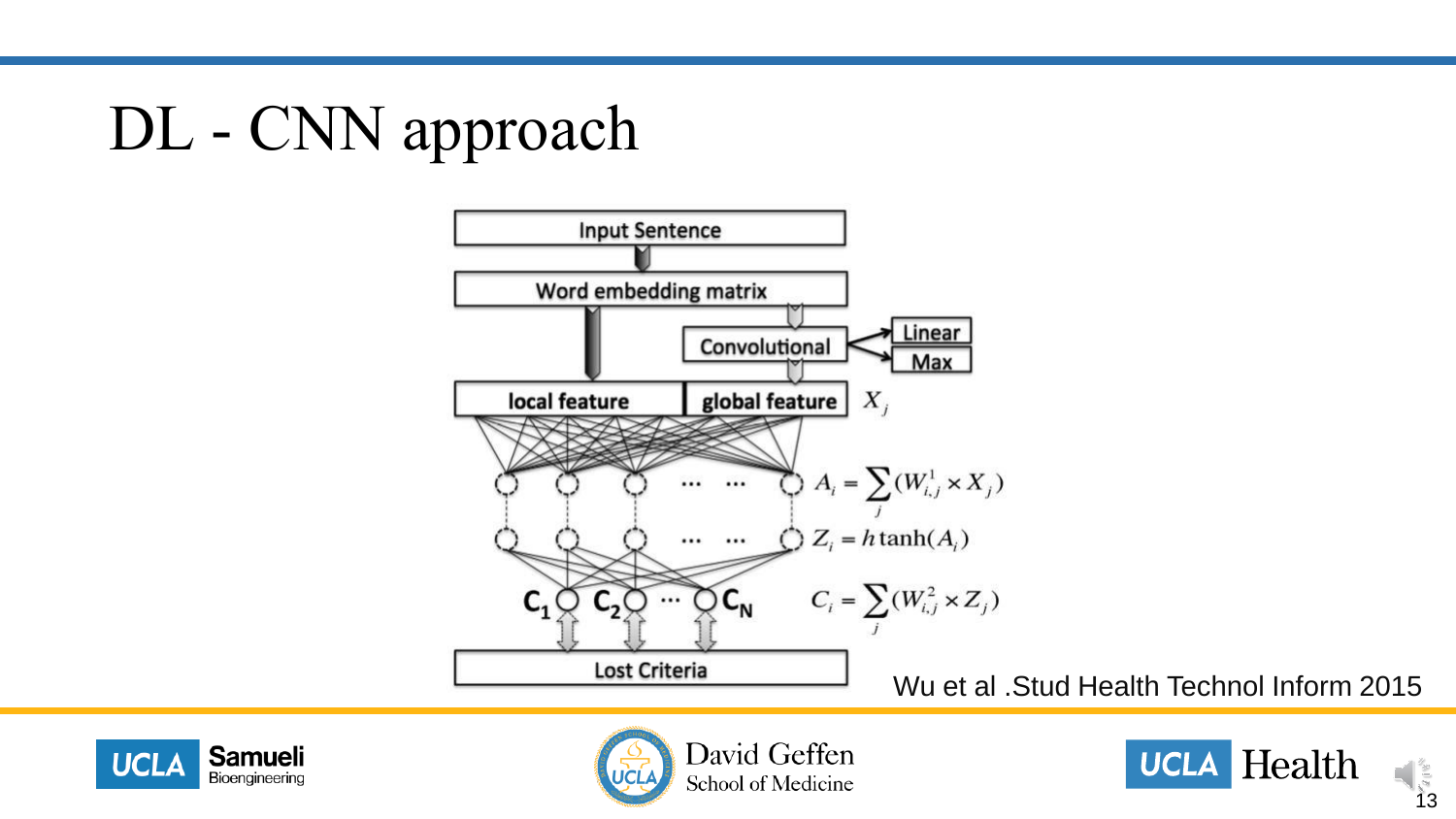

Concatenation of the left and right representations from Bi-LSTM

Lample et al Arxiv 2016





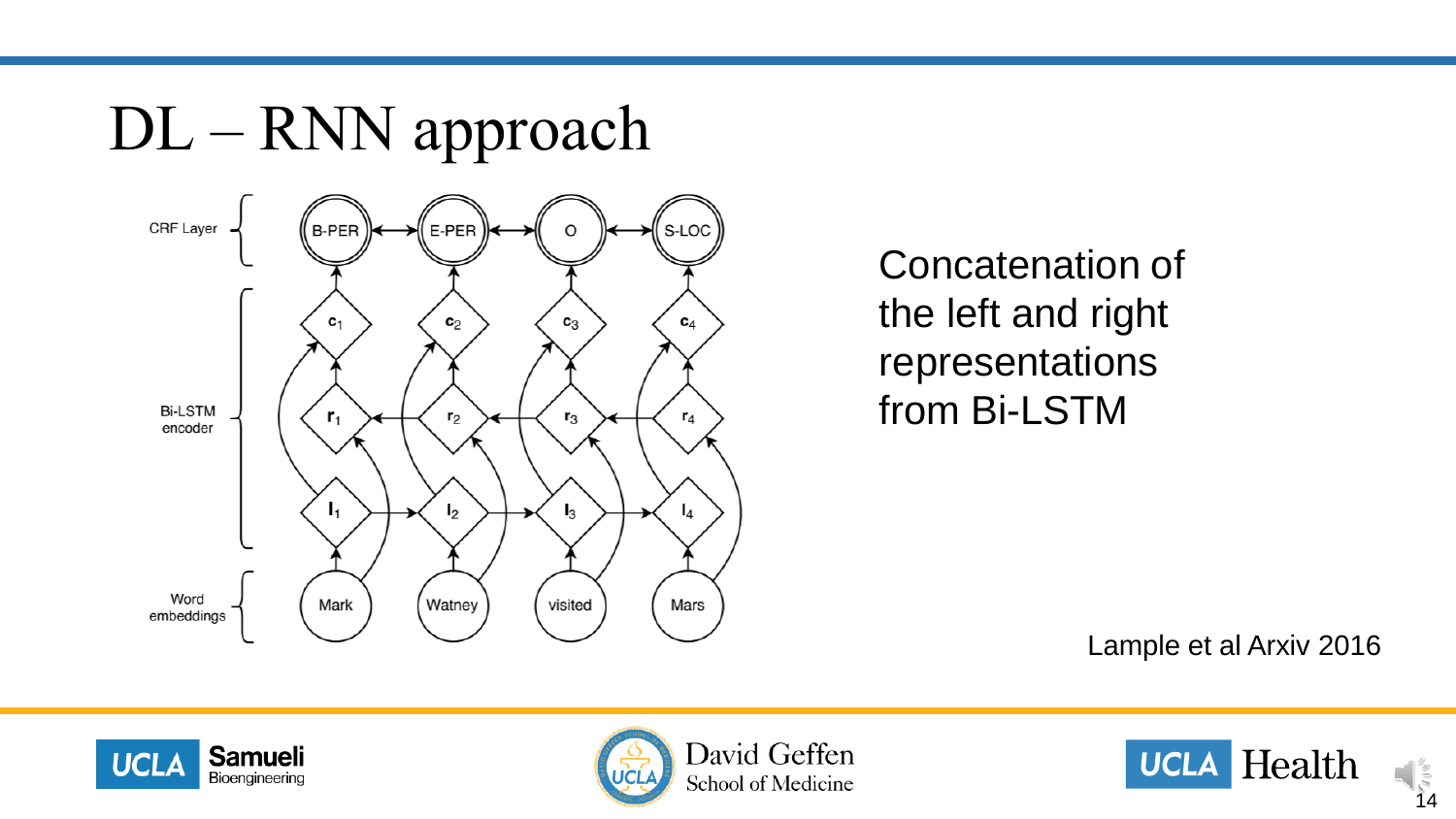# Performance comparison of ML+DL

| Approach                       | Feature                                                                                               | <b>Precision</b> $(\%)$ Recall $(\%)$ F1 Score $(\%)$ |       |       |
|--------------------------------|-------------------------------------------------------------------------------------------------------|-------------------------------------------------------|-------|-------|
| <b>CRFs</b> baselines          | Word                                                                                                  | 82.32                                                 | 72.92 | 77.33 |
|                                | Word+Linguistic+Discourse                                                                             | 83.25                                                 | 76.75 | 79.87 |
|                                | Word+Linguistic+Discourse+ MedLEE+KnowledgeMap+DST                                                    | 86.52                                                 | 81.04 | 83.60 |
|                                | SSVMs by Tang et al. (Current best) All features in CRF baselines +Brown clustering + Random indexing | 87.38                                                 | 84.31 | 85.82 |
| Semi-Markov(Best in challenge) | Word+context+sentence+section+cTAKES+MetaMap+ConText+Brown clustering                                 | 86.88                                                 | 83.64 | 85.23 |
| <b>CNN</b>                     | Word embedding                                                                                        | 84.91                                                 | 80.73 | 82.77 |
| <b>RNN</b>                     | Word embedding                                                                                        | 85.33                                                 | 86.56 | 85.94 |

Wu et al, AMIA 2017





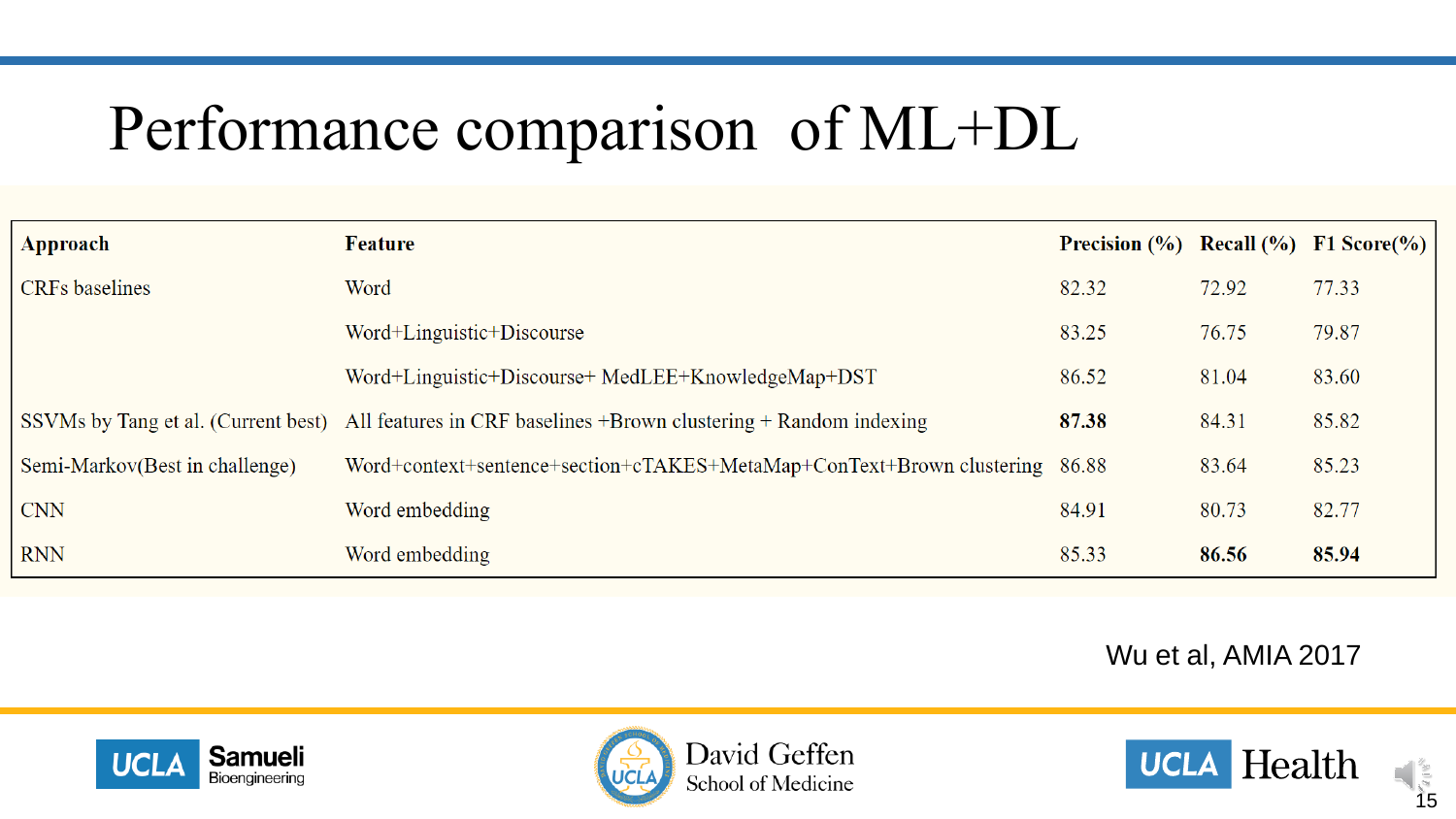### Curation (free?)

- Negation and context annotators e.g., NegEx algorithm
- Normalization (variation of string -> single embedding)
- Contextual embedding (polysemy -> distinct embedding)
- Mapping to concept





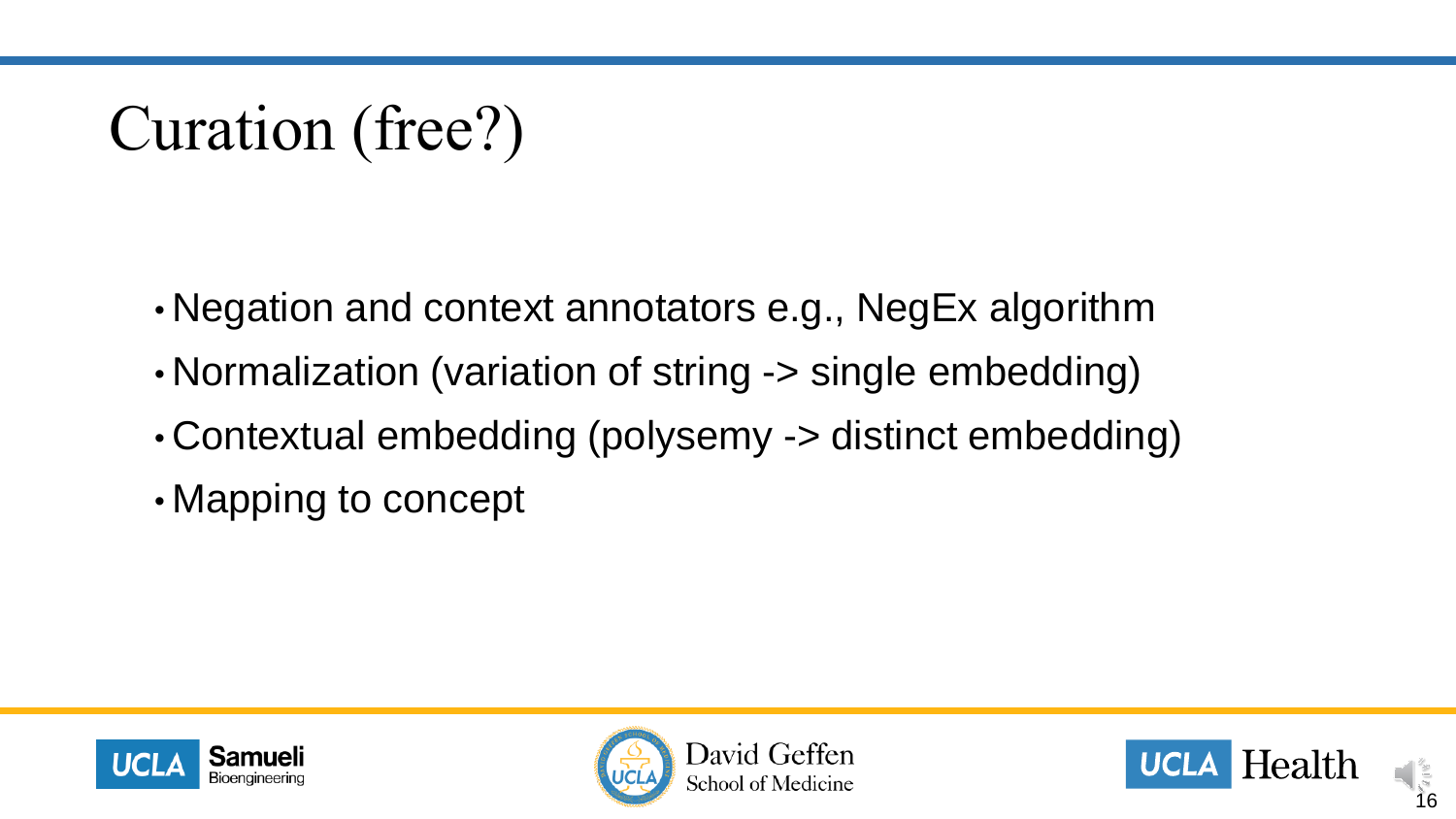# Collaborative effort

- Annotation platform that supports collaborative hierarchical entity typing
	- facilitates knowledge elicitation by allowing the creation and continuous refinement of concept hierarchies during annotation
	- minimize not only annotation time but the time it takes for project creators to set up and distribute projects to annotators
- Customizable, modularized open-source computational methodology for analytical knowledge discovery (t2kg)